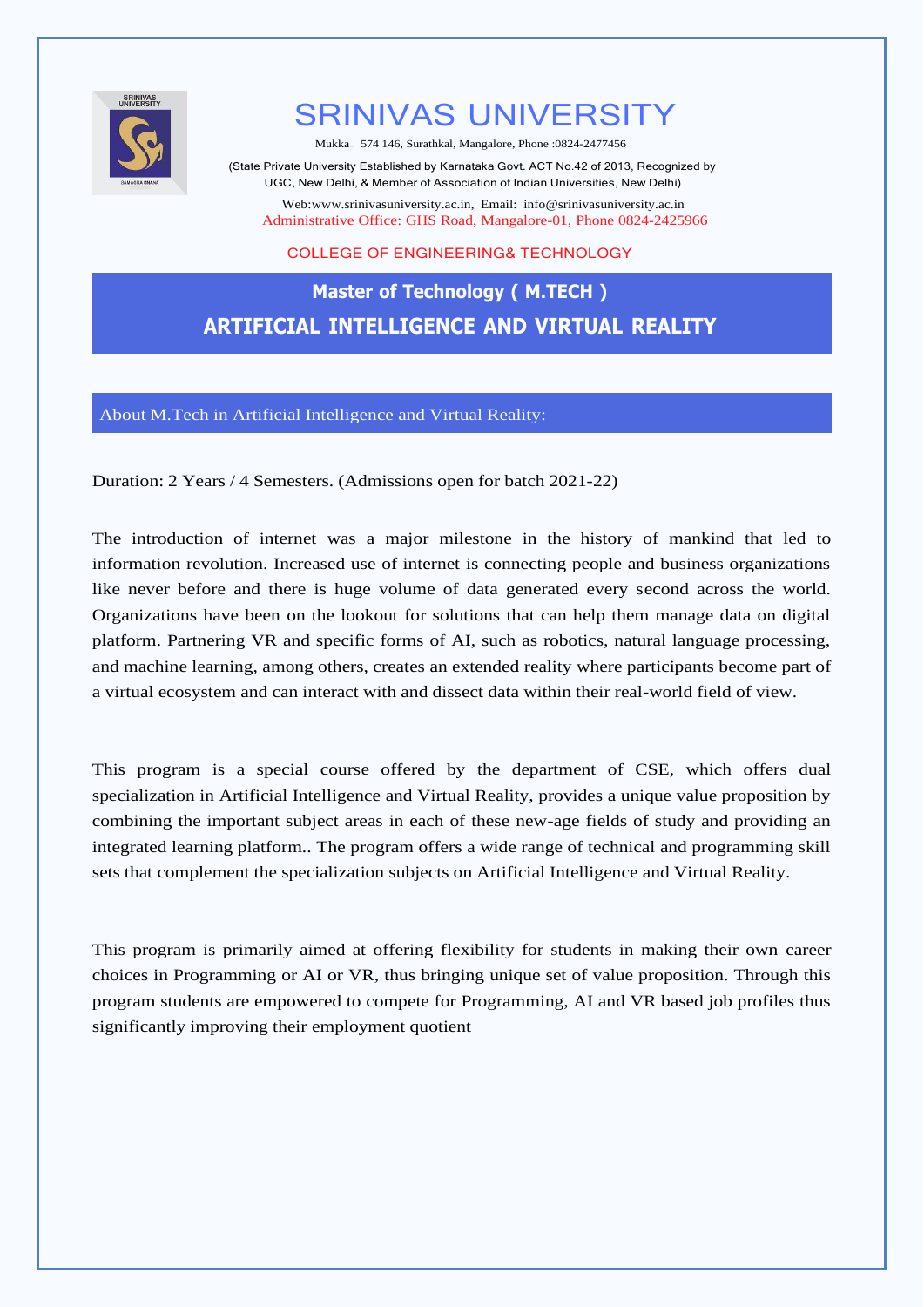#### Special Features of the Program:

□ Training by experts trained by Holosuit.

 $\square$  Spacious multimedia classrooms and well equipped laboratories with sufficient number of computer systems with latest updated software.

□ Dynamic, qualified, dedicated and research oriented teaching faculty who work towards the overall betterment of the students.

 $\Box$  Excellent Technical faculty to provide technical assistance to the students during practical sessions.

 $\Box$  E-Study material will be provided from the college for every subject according to the syllabus.

 $\Box$  Industry oriented syllabus with special focus on experimental learning.

 $\Box$  Mini projects that help students implement the theoretical knowledge gained into practical applications which gives a better understanding of the subject.

 $\Box$  Innovations in examination system with opportunity for personal seeing of evaluated papers.

□ Placement support and research oriented projects for every student.

 $\Box$  Focus on smart skill development & training on competitive exams.

 $\Box$  Opportunity for internships and industrial visits.

 $\Box$  Tie up with industries to get students trained in latest technology through industry sessions/ workshops.

#### Career Opportunities:

There are teaching/lecturing post in different top universities, chances for higher education,and also currently almost 700 virtual reality startups worldwide, from companies focusing on building virtual limbs, self-driving cars and 3-D immersive cameras, to drone technologies and wearable tech for gaming. AI and VR technology is also popular in retail, as a way to facilitate online as well as brick and mortar shopping experiences. And as the space continues to grow, there will be more and more AI and VR applications for different industries. You may have several opportunities waiting for you. For example, Business Development Manager, AI Team Leader, ML Architect, AI Engineer, AI Intelligent systems Researcher, Computer systems Engineer, Business Intelligence analyst, Web Developer, Computer Vision Engineer, Software Test Engineer, Computer Architect, Data Scientist and many more.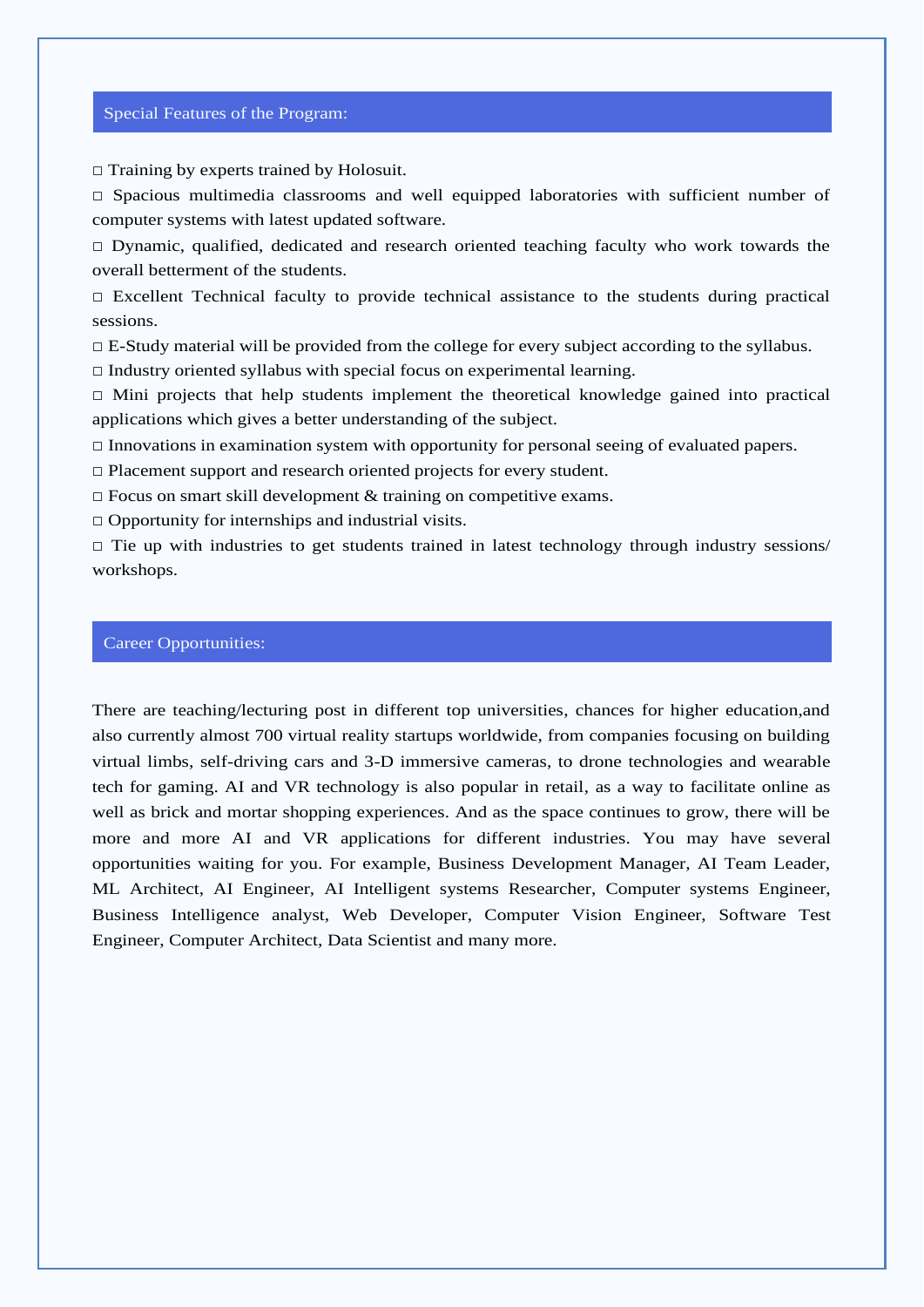| <b>SEMESTER 1</b> |                                          |              | <b>SEMESTER 2</b> |                              |              |
|-------------------|------------------------------------------|--------------|-------------------|------------------------------|--------------|
| S.                | <b>Subject</b>                           | Credit/      | S.                | <b>Subject</b>               | Credit/      |
| No.               |                                          | <b>Marks</b> | No.               |                              | <b>Marks</b> |
| $\overline{1}$    | Advanced Data Structure and<br>Algorithm | 4/100        | 1                 | Research Methodology         | 4/100        |
| 2                 | Virtual Reality                          | 4/100        | 2                 | Python for IoT               | 4/100        |
| 3                 | Foundation of AI                         | 4/100        | 3                 | <b>Information Retrieval</b> | 4/100        |
| 4                 | Machine Learning                         | 4/100        | 4                 | Artificial Intelligence      | 4/100        |
| 5                 | Data Visualization                       | 4/100        | ٢                 | Elective II                  | 4/100        |
| 6                 | Elective I                               | 4/100        | 6                 | Elective III                 | 4/100        |
| 7                 | Machine learning Lab                     | 2/100        |                   | IoT Lab                      | 2/100        |
| 8                 | Seminar                                  | 2/50         | 8                 | Seminar                      | 2/50         |
|                   | <b>Total Credit/Marks</b>                | 28/750       |                   | <b>Total Credit/Marks</b>    | 28/750       |

### M.TECH IN ARTIFICIAL INTELLIGENCE AND VIRTUAL REALITY

| <b>SEMESTER III</b> |                                                            |                     |  |  |
|---------------------|------------------------------------------------------------|---------------------|--|--|
| <b>S. No.</b>       | <b>Subject</b>                                             | <b>Credit/Marks</b> |  |  |
|                     | Seminar/Presentation on Internship (After 8 weeks from the | 1/50                |  |  |
|                     | date of commencement)                                      |                     |  |  |
|                     | Report on Internship                                       | 2/50                |  |  |
|                     | Evaluation and Viva-Voce                                   | 6/150               |  |  |
|                     | <b>Total Credit/Marks</b>                                  | 09/250              |  |  |

| <b>SEMESTER IV</b> |                                      |                     |  |  |
|--------------------|--------------------------------------|---------------------|--|--|
| S. No.             | <b>Subject</b>                       | <b>Credit/Marks</b> |  |  |
|                    | Project Work Phase: 1                | 1/50                |  |  |
|                    | Report on Project work               | 3/50                |  |  |
|                    | Final Evaluation of Project Work and | 6/200               |  |  |
|                    | Viva-Voce                            |                     |  |  |
|                    | <b>Total Credit/Marks</b>            | 10/300              |  |  |

| <b>SEMESTER 1</b><br>Elective-1 |                             |         |     | <b>SEMESTER 2</b><br>$Elective -2$ |         |  |
|---------------------------------|-----------------------------|---------|-----|------------------------------------|---------|--|
|                                 | <b>Subject</b>              | Credit/ | S.  | <b>Subject</b>                     | Credit/ |  |
| No.                             |                             | Marks   | No. |                                    | Marks   |  |
|                                 | Statistical learning Theory | 4/100   |     | Multiagent systems                 | 4/100   |  |
|                                 | Foundation of Data Science  | 4/100   | 12  | Computational Intelligence         | 4/100   |  |

| <b>SEMESTER 2</b><br>Elective <sub>-3</sub> |                                     |         |  |  |
|---------------------------------------------|-------------------------------------|---------|--|--|
|                                             | Subject                             | Credit/ |  |  |
| o.                                          |                                     | Marks   |  |  |
|                                             | Machine Learning for Big Data 4/100 |         |  |  |
|                                             | System Design Engineering           | 4/100   |  |  |